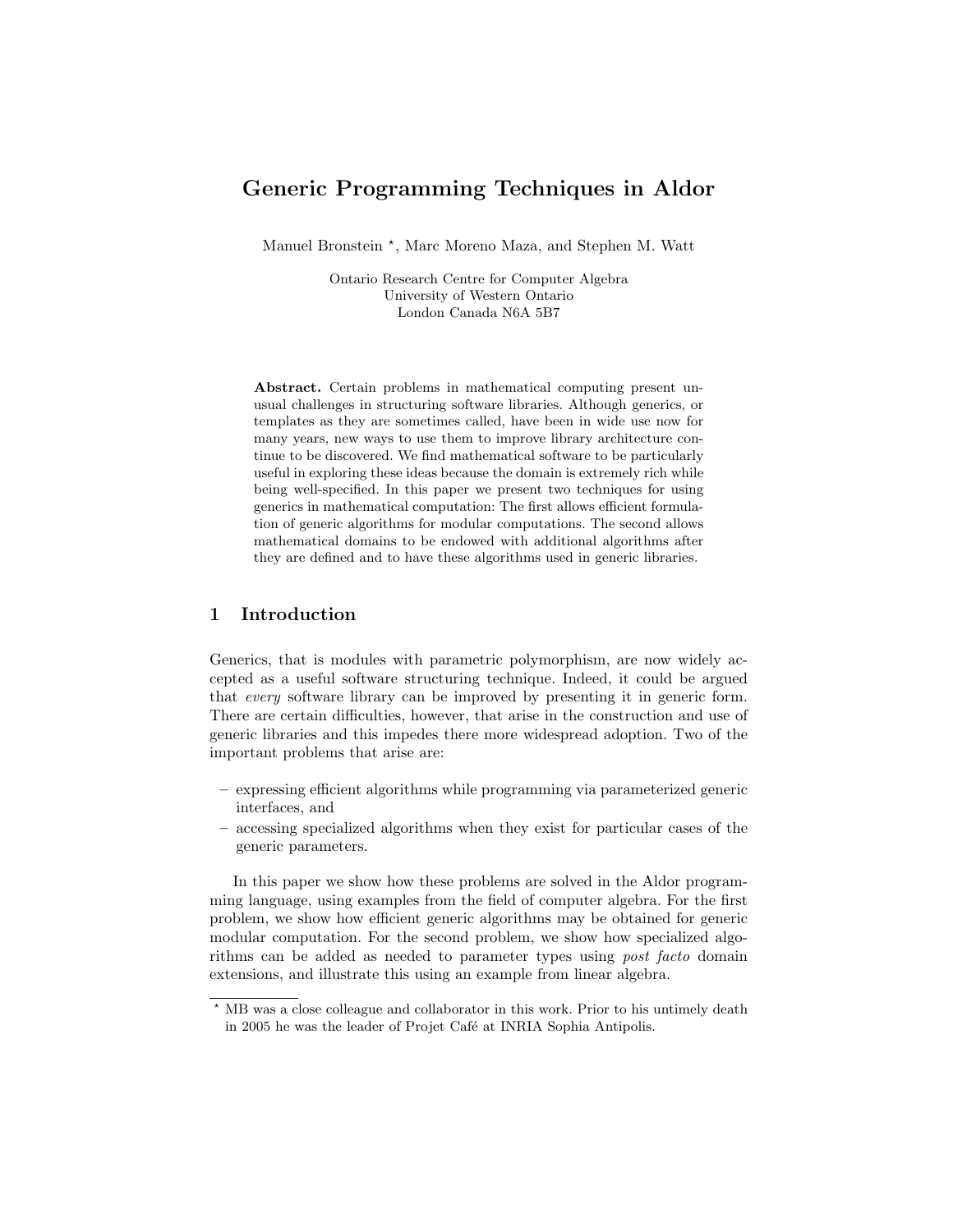### 2 Generic Modular Computation

We present a technique for *generic modular computation* to illustrate how genericity, efficiency and adaptability may be combined. Modular arithmetic and computations by homomorphic images are essential techniques in Computer Algebra. The key ideas behind modular computations are generally quite simple, but implementing them efficiently is often more tricky than the corresponding nonmodular algorithms. The main needs for successful implementation of these ideas are efficient machine arithmetic interface and low-level data-structures (primitive arrays, records) together with some control on memory management and traffic.

Modular methods for polynomial and matrix computations use particular coefficient rings, such as finite fields or residue class rings of Euclidean domains. Moreover, two recipes are used in order to recover the "true" results from their modular images: the Chinese Remaindering Theorem and the Hensel Lemma. This suggests that, despite of the specialization involved in modular algorithms, a certain level genericity is necessary in order to factorize code. For instance, Kaltofen and Monagan in [3] have observed that one can design a generic modular algorithm for computing univariate polynomials over an Euclidean domain satisfying some reasonable assumptions.

```
Input: E, Euclidean domain and f, g \in E[x] primitive.
Output: gcd(f, g).
  b := \gcd(\mathrm{lc}(f), \mathrm{lc}(g))d := \min(\deg(f), \deg(g))(m, g_m) := (1, 0)repeat
       choose a prime p not dividing m bg_p := b monicGcd(f mod p, g mod p) in E/\langle p \rangle [x]deg(g_p) = 0 \implies return 1
       \deg(g_p) < d \Longrightarrow (m,g_m,d) := (p,g_p,\deg(g_p)) { previous unlucky }
       deg(g_p) > d \impliesiterate { unlucky reduction }
       w := \text{combine}(p, m)(g_p, g_m); w := \text{symmetricMod}(w, m p)if w = q_m then { stabilization }
             h := \text{pp}(w)if h \mid f and h \mid g then return h
        (m, g_m) := (m p, w)
```
The Euclidean domain E of the above algorithm, with Euclidean size  $\delta$ , must support the following:

1. a stream of unassociated primes  $p_1, p_2, p_3, \ldots$ , such that  $\delta(p_1) < \delta(p_1, p_2)$  $\delta(p_1p_2p_3) < \cdots$ .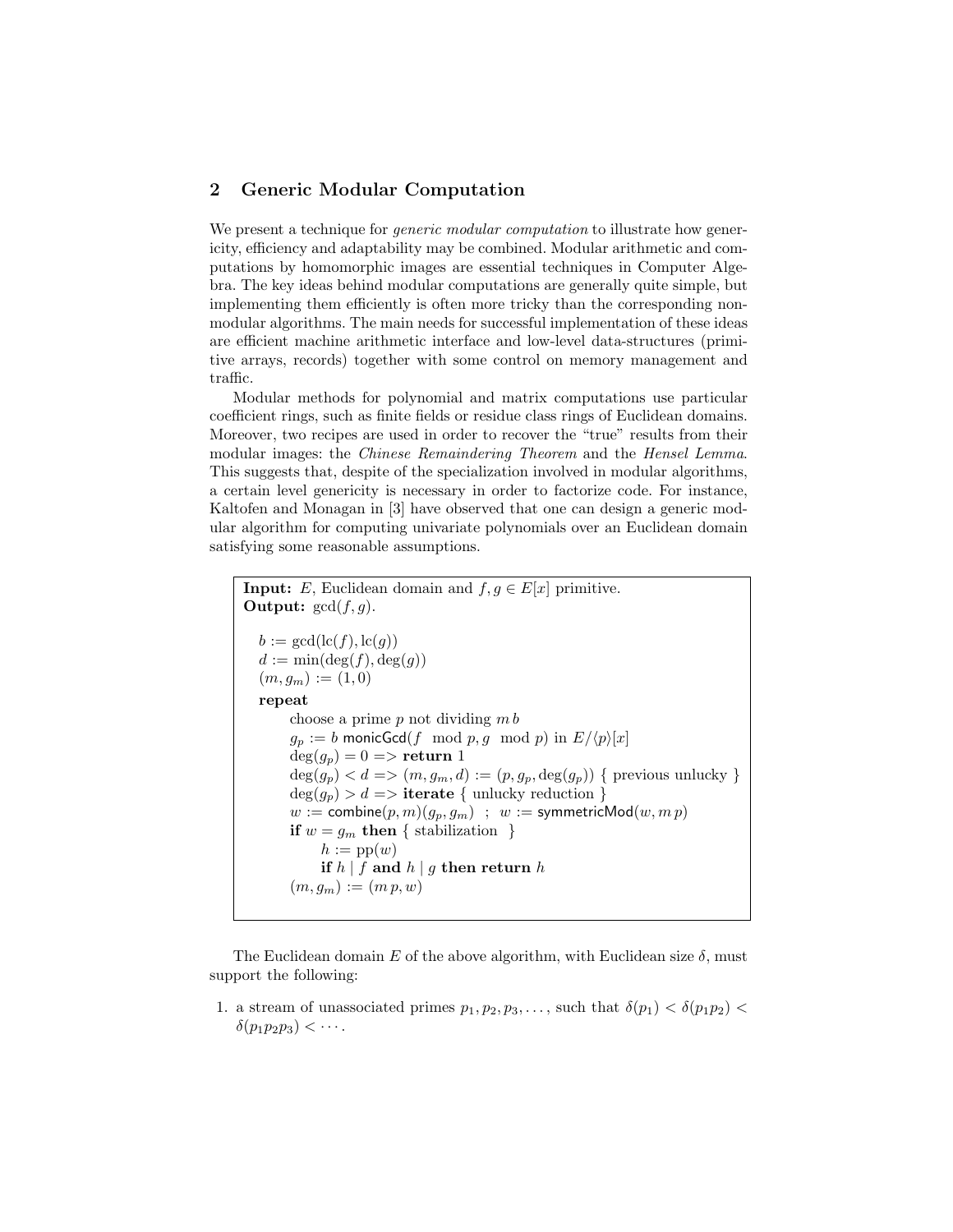2. a mapping scs from  $E \times E \setminus \{0\}$  to E such that **Simplification.** For any  $a \in E$  and any  $m \in E \setminus \{0\}$  we have:

$$
a \equiv \mathsf{scs}(a, m) \mod m. \tag{1}
$$

**Canonicity.** For any  $m \in E \setminus \{0\}$ , any two elements  $a, b \in E$ , we have:

$$
(a \equiv b \mod m) \iff (\mathsf{scs}(a, m) = \mathsf{scs}(b, m)). \tag{2}
$$

Recovery. All elements of a bounded degree are recovered by the simplifier if the modulus is sufficiently large. That is, for any  $B > 0$ , there exists  $M \in \mathbb{N}$  such that

$$
(\forall (a, m) \in E \times E \setminus \{0\}) \quad \begin{cases} \delta(m) \ge M(B) \\ \delta(a) < B \end{cases} \Rightarrow \quad \text{scs}(a, m) = a. \tag{3}
$$

We have implemented the above definition through the following four categories in the BasicMath [6] library in Aldor.

```
CanonicalSimplification: Category == CommutativeRing with {
        mod: (\%, \%) \rightarrow \%;
```

```
mod_-. (\%, \%) \rightarrow \%;mod_+: (\%, \%, \%) -> %;
        mod_-\text{: } (\%, \%, \%) \Rightarrow \%;
        mod_*: (\%, \%, \%) \Rightarrow %;
        mod_^: (%, AldorInteger, %) -> %;
        recipMod: (\%, \%) \rightarrow Partial(\%);
        invMod: (\%, \%) \rightarrow \%;if (% has EuclideanDomain) then symmetricMod: (%, %) -> %;
}
SourceOfPrimes: Category == CommutativeRing with {
        prime?: % -> Partial(Boolean);
        prime?: % -> Boolean;
        getPrime: () -> Partial(%);
        nextPrime: % -> Partial(%);
        if (% has EuclideanDomain) then
              getPrimeOfSize: MachineInteger -> Partial(%);
}
ResidueClassRing(R: CommutativeRing, p: R): Category ==
    CommutativeRing with {
        modularRep: R -> %;
        canonicalPreImage: % -> R;
        if (R has EuclideanDomain) then {
                  symmetricPreImage: % -> R;
          }
    }
```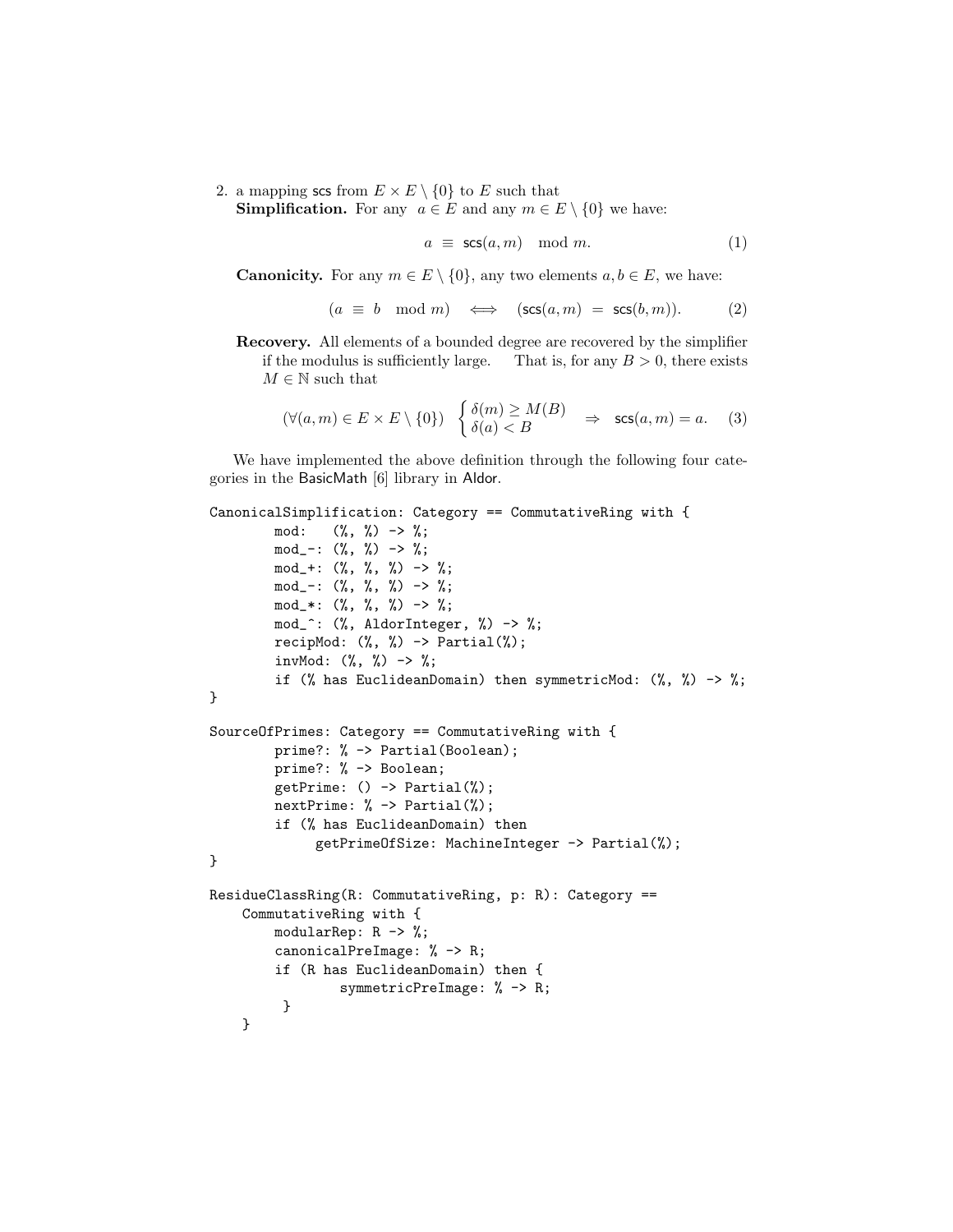```
ModularComputation: Category == CanonicalSimplification with {
     residueClassRing: (p: %) -> ResidueClassRing(%, p);
     if (% has EuclideanDomain) then {
              combine: (\%, \%) \rightarrow (\%, \%) \rightarrow \if (% has IntegerCategory) then {
                  combine: (%, MachineInteger) -> (%, MachineInteger) -> %;
              }
     }
}
```
A ring R satisfying ModularComputation must implement an operation residue-ClassRing, such that, given an element  $p \in R$ , this function implements  $R/pR$ . It follows from the above categories that any Euclidean domain  $R$  satisfying ModularComputation can implement the generic modular algorithm for univariate polynomials over  $R$ . Actually, we have implemented this algorithm in a package

GenericModularPolynomialGcdPackage(

```
R: Join(EuclideanDomain, SourceOfPrimes, ModularComputation),
```

```
U: UnivariatePolynomialCategory(R)): with {
```

```
modularGcd: (U, U) -> Partial(U);
```

```
}
```
For computing GCDs in  $\mathbb{Z}/p\mathbb{Z}[x][y]$ , we have realized benchmarks between our package and a non-modular implementation based on the sub-resultants. The timings below are in ms.

|    | $d_x, d_y$ sub-resultants gen mod gcd |     |
|----|---------------------------------------|-----|
| 10 | 1600                                  | 30  |
| 12 | 4180                                  | 50  |
| 14 | 9230                                  | 60  |
| 16 | 18570                                 | 100 |
| 18 | 34970                                 | 130 |
| 20 | 59740                                 | 160 |
| 30 | 508440                                | 560 |

Them for computing GCDs in  $\mathbb{Z}[x]$ , we have realized benchmarks between a specialized implementation of the modular gcd algorithm to  $\mathbb{Z}[x]$  and our generic modular implementation instantiated at  $\mathbb{Z}[x]$ .

| $\overline{d}$ | spe mod gcd gen mod gcd |      |
|----------------|-------------------------|------|
| 200            | 120                     | 240  |
| 250            | 170                     | 350  |
| 300            | 250                     | 500  |
| 350            | 310                     | 640  |
| 400            | 410                     | 820  |
| 450            | 530                     | 1050 |
| 500            | 700                     | 1280 |
|                |                         |      |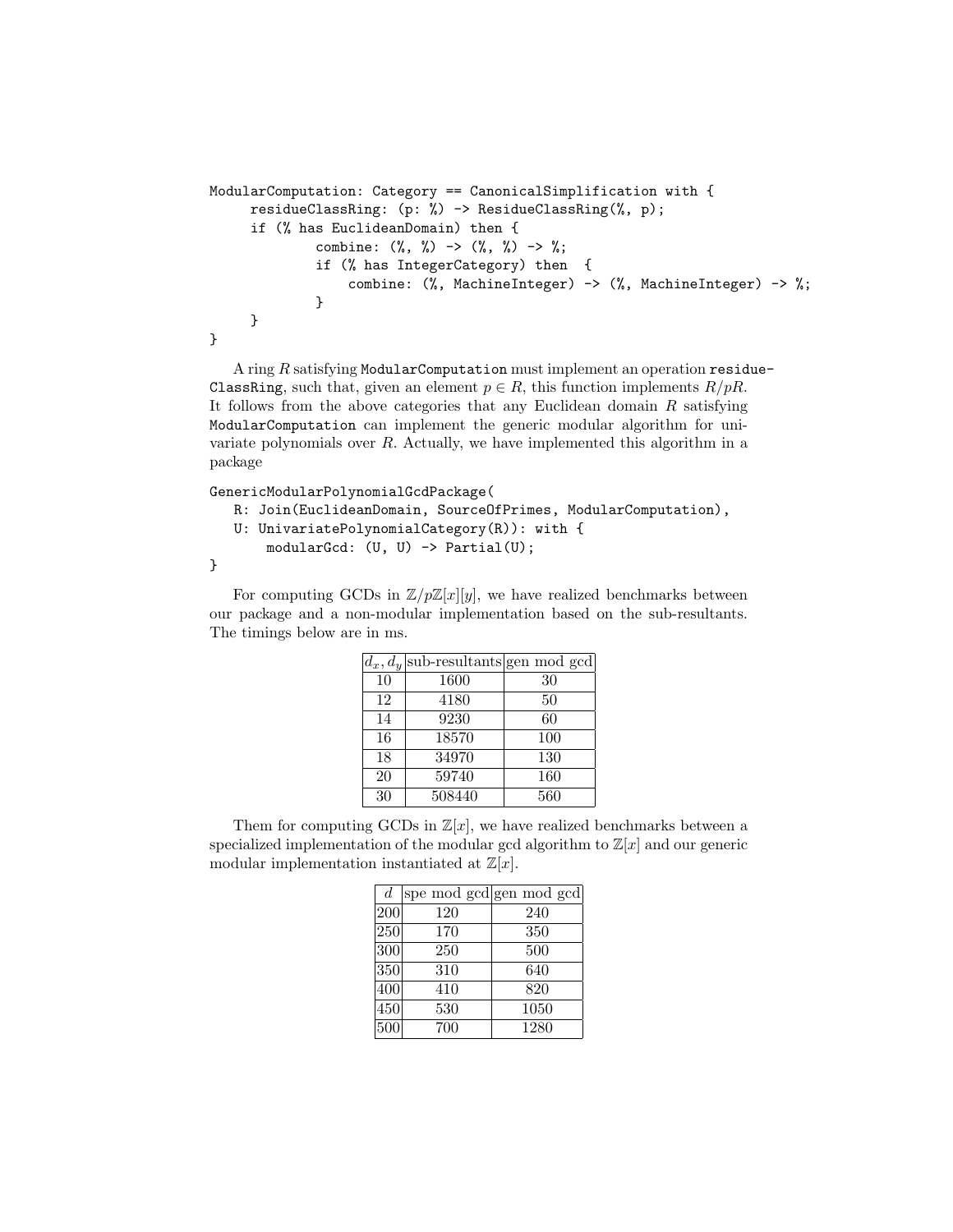The ratio between the specialized modular gcd and optimized generic modular gcd is satisfactory. Indeed, the specialized modular gcd uses an optimized CRT for integers whereas the optimized generic modular gcd uses a generic CRT.

## 3 Specialized Algorithms

Another of the difficulties with generic programming is that there are often specialized algorithms that apply over certain domains. In C++ this is handled by template specialization and is resolved statically. However, in Aldor types may be constructed dynamically so we need some other mechanism to access specialized algorithms. Post facto extension, combined with conditional category tests, allows generic code to use special purpose algorithms, when applicable, without revising library components. We illustrate this point with an example from linear algebra, presented in [7].

A linear algebra package can be defined generically over any commutative ring. More efficient algorithms may be used, however, when the ring is known to be an integral domain or a field. We may thus assemble these algorithms into a package as follows:

```
LinearAlgebra(R:CommutativeRing, M:MatrixCategory R):
with \{... \} == add \{local Elim: LinearEliminationCategory(R, M) == {
        R has Field =>
            OrdinaryGaussElimination(R, M);
        R has IntegralDomain =>
            TwoStepFractionFreeGaussElimination(R,M);
        DivisionFreeGaussElimination(R, M);
   }
   determinant(m:M):R == determinant(m)$Elim;
```
#### }

Certain coefficient rings may support efficient specialized algorithms. For example, we may want to compute over the integers using Chinese remaindering. However, we do not want to have to modify the LinearAlgebra package whenever a new method is incorporated into the library. We therefore define a category that a ring can implement to provide linear algebra algorithms over itself:

```
LinearAlgebraRing: Category == with {
   determinant: (M:MatrixCategory %) -> M -> %;
   rank: (M:MatrixCategory %) -> M -> Integer;
    ...
}
```
We make one modification to the LinearAlgebra package to take advantage of special-case algorithms carried in a LinearAlgebraRing view: we replace the determinant function with the following version